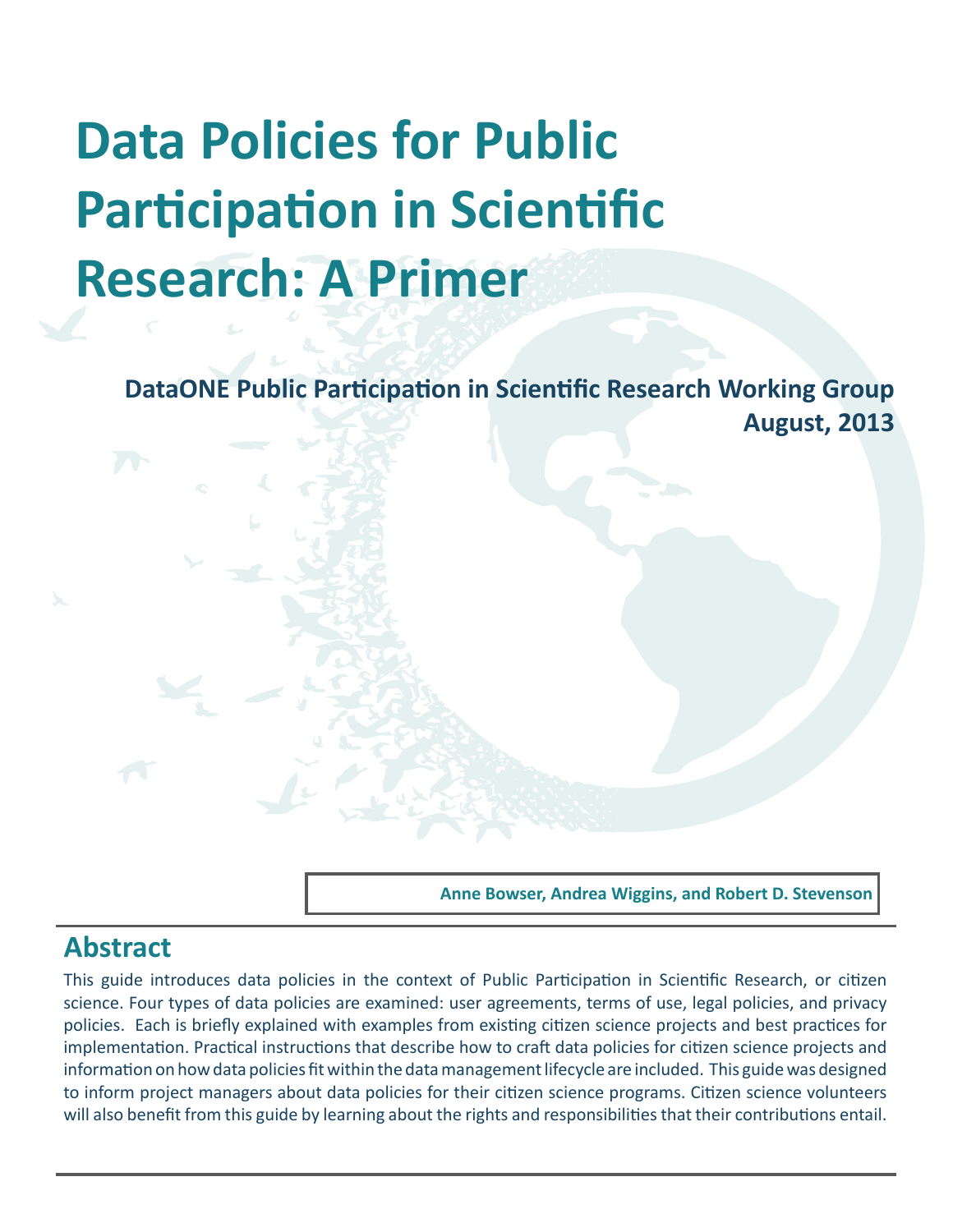# **Introduction**

Public participation in scientific research (PPSR), commonly known as citizen science, is a type of collaboration where volunteers work with professional scientists to study real world problems (Cohn, 2008). As such, citizen science combines research with opportunities for education and the possibility to inform different policies (Roy et al., 2012). While sharing a general model of public participation in scientific research, citizen science projects differ from one another in many important ways. For example, projects differ in the level that they involve volunteers in the research process (Bonney et al. 2009). Some projects ask volunteers only to contribute scientific data such as observations. Other projects encourage volunteers to play a more central role in choosing research questions, refining a research design, analyzing data, and/or disseminating interpreted results.

Projects also differ in their organizational structure, and support different types of participation (Wiggins & Crowston, 2008). Some projects enable volunteers to influence their local communities or address civic concerns through the use of scientific data. Other projects ask participants to collect data in order to answer specific research questions. Projects also use different tools for data collection, such as paper data forms or online checklists. Finally, projects focus on different data types and sciences. Some projects study life on earth: these range from annual bird counts, to plant phenology monitoring, to investigations into the shapes of microscopic cells. Other projects study environmental forces such as weather. Still others analyze the structure of galaxies or proteins.

All of these variables—level of participation, organization, data collection, type of data—determine how projects are planned and implemented, and how data are collected, preserved, and analyzed. Because of variation among projects, no single data policy can meet the requirements of every citizen science project. Rather, this guide is designed to meet three primary goals:

- 1. Introduce data policies by identifying the types of policies most relevant to citizen science projects
- 2. Illustrate how a project's unique properties and constraints determine which policies are adapted by highlighing the policies of different citizen science projects
- 3. Empower projects to develop strong, appropriate data policies through the achievment of the first two objectives

# **About this guide**

This guide is structured around the metaphor of a data policy puzzle (Figure 1). Jigsaw puzzles form a picture from interlocking pieces. Similarly data policies are complex documents that contain interlocking types of information. The puzzle piece metaphor was selected because data policies may be easier to understand if similar types of policies are grouped together as adjacent pieces.

### **The Data Policy Puzzle**



# Figure 1. Visualizing the different pieces of the Data

### Policy Puzzle

It may also be the case that practitioners skimming this guide realize early on that their projects do an excellent job addressing some types of data policies but would benefit from re-evaluating their approach to other types of data policies. With this in mind, the guide is designed to support different types of use. Practitioners who already have strong data policies can use the puzzle piece framework to identify potential areas of weakness (such as legal agreements), and then read the sections for each of these areas in detail.

Those seeking to evaluate existing policies could also skim through the guide for the projects highlighted in pink, and read the information pertaining to projects that are similar to their own. Projects that are building their data policies are advised to read the entire guide if possible and, if not, to begin with the best practices included in each section and then read the sections that seem to be most important to dealing with a unique set of constraints are most confusing.

Different types of data policies are often placed on different web pages. For example, [iNaturalist](http://www.inaturalist.org) links to a "Terms of Service" page and a separate "Privacy Policy" page in the footer of their homepage. As [Nature's](https://www.usanpn.org/terms)  [Notebook](https://www.usanpn.org/terms) demonstrates, a single page can effectively contain multiple types of data policies. However, it's important to note that no piece operates in isolation. As with putting together a physical puzzle, there is no specific order required in constructing a data policy. Any of the pieces can be put into place at any given time.

This guide begins by explaining the data policy puzzle, situating data policies in the context of the data life cycle, and defining key terms. Next, each puzzle piece is presented in its own section. These sections include general guidelines, examples from ongoing projects, and best practices.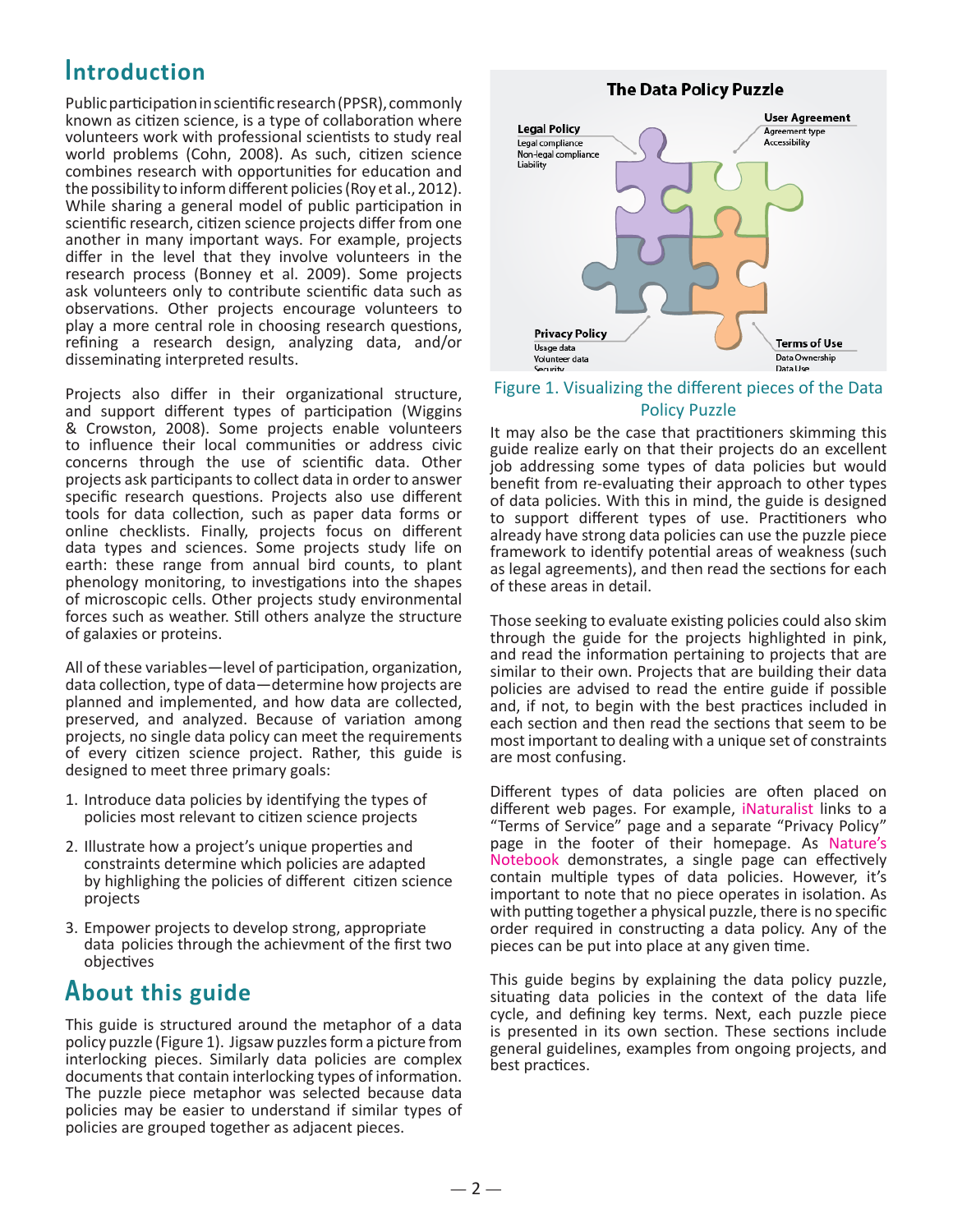After the conclusion of these guidelines, references are listed for learning more about the different aspects of data policies. Specific citizen science projects that are referenced as exemplars are also listed.

### **Disclaimer**

This primer represents the authors' understanding of data policy in citizen science. It does not represent the beliefs of any organizations affiliated with the authors, including DataONE and the National Science Foundation. Information included in this guide, including information on legal policy, is not legal advice. This guide cannot be substituted for the advice of a licensed legal professional.

# **The Data Policy Puzzle**

Data policies can be considered collections of guidelines that determine how one party, such as a citizen science project, can interact with another party, such as a website user or a citizen science volunteer. They include four main components: user agreements, legal policies, privacy policies, and terms of use.

1. *User Agreements* are contracts between a project and a user that outline the acceptable behavior of both parties. User agreements cover both online and offline behavior.

### **Data Policies: A Working Definition**

**[Data](http://www.dataone.org/sites/all/documents/L03_DataManagementPlanning.pptx) Policies** can be considered a collection of guidelines that determine how one party, such as a citizen science project, can interact with another party, such as a website user or a citizen science volunteer. They are usually present in one or more formalized policy documents. These include:

- 1. **User agreements**
- 2. **Terms of use**
- 3. **Legal policies**
- 4. **Privacy policies**

### **Key Terms Defined**

**Project**: a citizen science organization, program, specific campaign, or other entity that solicits participation from volunteers in scientific research activities

**User**: any person who accesses the website, scientific data, or other materials presented or generated by a project

**Volunteer**: any person who submits observational data or otherwise contributes to a project, or expresses intent to participate through registration

- A clickwrap agreement is a type of agreement that requires a user to explicitly agree to abide by a set of guidelines, such as clicking a box that says "I agree".
- A browsewrap agreement is a type of agreement that does not require a user to explicitly agree to abide by a set of guidelines; rather, a user accepts these guidelines simply by using the website.

2. *Terms of Use* dictate how a website and its contents can be used. They include information on data ownership, data access, data reuse, citation, and other forms of attribution.

3. *Legal Policies* describe how a project adheres to relevant national and local laws, and may also include ethical guidelines.

4. *Privacy Policies* describe how a project gathers, discloses, and manages user and volunteer data, including the use of data gathered by cookies and web logs, personal data gathered during registration, and data contributed by volunteers.

Some topics included in this primer, such as copyright, could easily be included in multiple sections of the primer (in this case, "Legal policies" or "Terms of use"). And in fact, some policies—such as [The Children's Online](http://www.coppa.org/) [Protection Act \(COPPA\)—](http://www.coppa.org/)are sufficiently important to be discussed in multiple areas.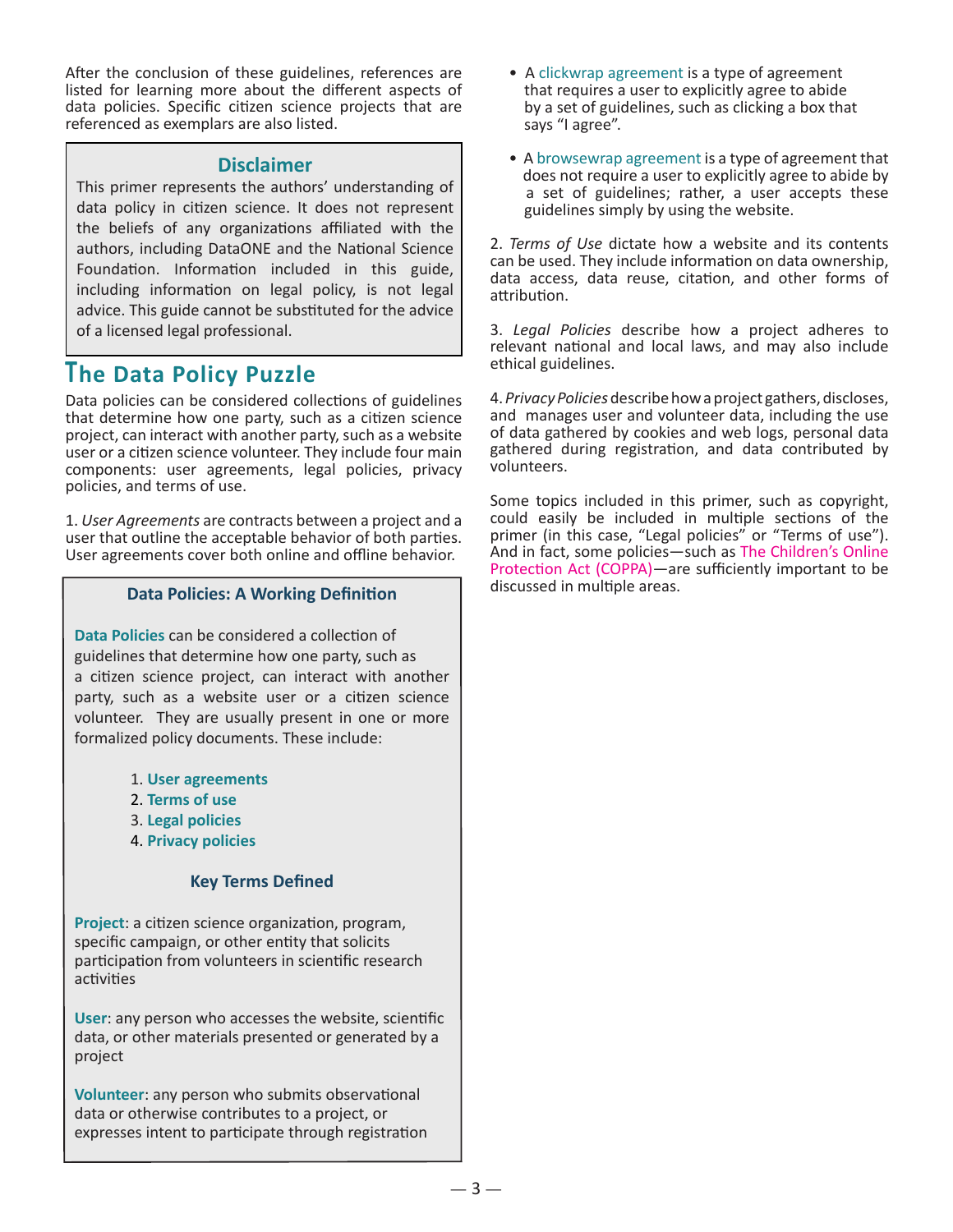# **User Agreement**

*A user agreement is a legally enforceable contract between a project and a volunteer who provides observations or other data. When a volunteer accepts a project's user agreement, both the project and the volunteer agree to abide by the project's legal policies, privacy policies, and terms of use.*



Figure 2. Pieces of a user agreement

As illustrated by Figure 2, agreement type and accessibility are two key factors that shape a user agreement.

### **Agreement Type**

There are two main types of user agreements: clickwrap, and browsewrap. Clickwrap agreements are explicit agreements: a user actively consents to the terms outlined in website policies. Some websites embed their clickwrap agreements in a form, and require a user to scroll through the entire agreement before they are able to click an "I agree" button. This is a common practice for websites operating in high risk conditions, such as software providers that install new programs on a user's hard drive. For citizen science projects, it is much more common to require users to click a check box with a label such as "I agree to the terms of use." Often, this is linked to a web page with a project's terms of use or a privacy policy for that website. [The Enclyclopedia of Life \(EOL\)](http://eol.org/users/register) structures its user agreement with a clickable link (Figure 3).



### Figure 3. The Encyclopedia of Life's Clickwrap Agreement

In contrast to clickwrap agreements, browsewrap agreements are implict. Projects that use browsewrap agreements still put their policies on a website for volunteers to read; however, users do not have to click a box or otherwise indicate agreement in order for it to take effect. For example [Mountain Watch](http://www.outdoors.org/about/privacy-policy.cfm) (governed by the Appalachian Mountain Club, or AMC) describes its browsewrap agreement as: "By using this site, you consent to the collection and use of this information by the AMC." A sample browsewrap agreement from the creative commons is displayed in Figure 4.

Generally, courts are likely to agree that clickwrap agreements provide users with sufficient ability to review their data policies. One early (1998) ruling, *Hotmail Corporation vs. Van Money Pie., Inc*., found that the opportunity to review an agreement coupled with the condition of clicking "I agree," was sufficient to indicate legal consent (Samson, 2008a). Rulings related to browsewrap agreements are mixed. For example, a 2000 ruling on a complaint leveraged by [Ticketmaster.co](Ticketmaster.corp)m against <Tickets.com> found that the simple act of linking to terms and conditions in the footer of a homepage was insufficient to constitute a binding agreement, but this ruling was later reversed (Samson, 2008b).

### 2. Your Agreement to the Terms.

YOUR ACCESS OR USE OFANY WEBSITE OR SERVICE IN ANY WAY SIGNIFIES THAT YOU HAVE READ. UNDERSTAND AND AGREE TO BE BOUND BY THE TERMS. By accessing or using any Website or Service you also represent that you have the legal authority to accept the Terms on behalf of yourself and any party you represent in connection with your use of any Website or Service. If you do not agree to the Terms, you are not authorized to use any Website or Service.

Figure 4. Example of a Browsewrap agreement for the use of the [Creative Commons website](http://creativecommons.org/terms)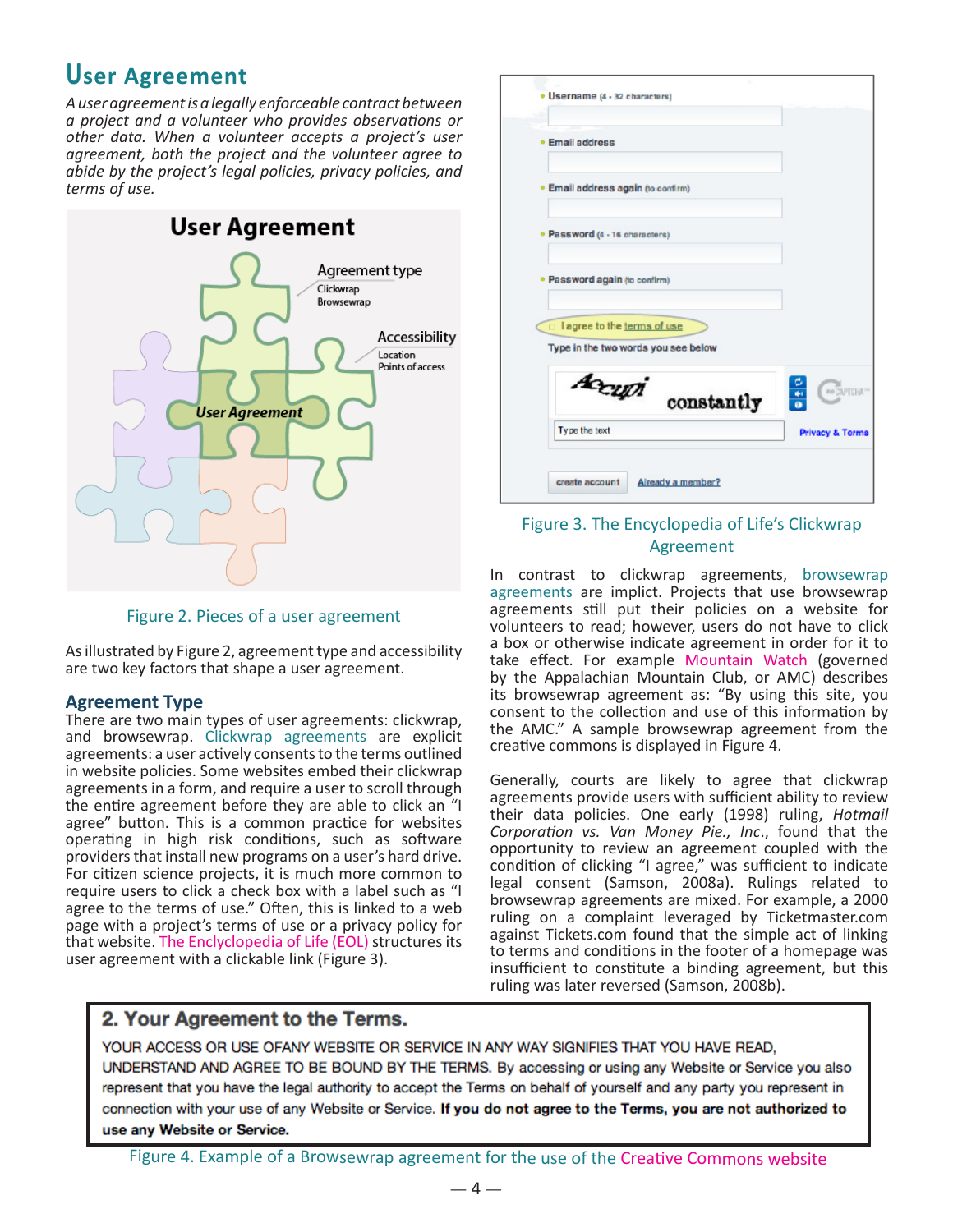### **Accessibility**

The placement and type of a user agreement on a project's website, in terms of the location of a user agreement on a project's website, are both important factors that can affect legal enforcement. A "genuine" clickwrap agreement can be considered one where the entire terms and conditions are located next to a clickbutton or check-box prompting a user agreement (Bayle, 2009). Rulings such as *Sprecht v. Netscape* generally find these agreements legally binding. In contrast, courts may be less likely to find agreements that simply link to the full text of a user agreement to be valid.

The reason for this discrepency is the idea that a user needs to be provided with "reasonable notice and opportunity to review" an agreement before providing their informed consent. Notably, providing "reasonable notice" does *not* suggest that a user has actually read or reviewed the documents that were shown. In fact, critics of reasonable notice complain that most sensible readers will not spend time reading a lengthy list of terms and conditions (Looijen, 2010).

### **Best Practices: User Agreement**

- **Present** volunteers with a user agreement and associated policies prior to registration
- **Place** the user agreement on a single page, with no scroll box
- **Provide** an opportunity to print and/or save the user agreement
- **Offer** both the options to accept and decline a user agreement
- **Ensure** that the user agreement is posted perma nently on the site

*(adapted from Bayle, 2009)* 

## **Terms of Use**

*Terms of Use dictate how a website and its contents can be used. These include ownership or copyright of individual pieces of data, ownership or copyright of a data set, policies for data access, and policies for data use (Figure 5). Terms of Use (TOU) are often hosted under titles such as Terms and Conditions, Terms of Service (TOS), Data Use, or Use Policy.* 

**Data ownership**<br>Data ownership is claimed as a type of intellectual property right. Intellectual property is a legal concept that deals with intangible creations of the mind such as creative or intellectual works. Types of intellectual property rights include trademarks, patents, and copyright. Essentially, these rights state that the person who created a piece of intellectual property owns that property, and is solely entitled to the benefits associated with ownership and use. As such, intellectual property rights were designed to incentivize innovation by allowing for adequate reward. Copyright, which protects the form or expression of an idea, is the type of intellectual property most frequently



Figure 5. Pieces of Terms of Use

discussed in citizen science. Specifically, two types of copyright are important to examine: the copyright of sci- entific data, and the copyright of databases.

When scientific data are collected, the scientist or investigator initially owns the copyrights to that data. Historically, a scientist would waive their copyright of both data and article to a publisher or other distributor during the publication process. This transfer of rights is considered justified by the benefits that a scientist gains from the publication and subsequent dissemination of their work (Elliot, 2005). However, these practices are changing. For example, *[Nature](http://www.nature.com/authors/policies/availability.html)* mandates that "a condition of publication in a *Nature* journal is that authors are required to make materials, data and associated protocols promptly available to others without undue qualifications." This condition is maintained so that others can replicate and build upon scientific work.

Databases are described as collections of data that are organized in a systematic way (Elliot, 2005). In European law, the effort involved in compiling data into a database is sufficient to grant copyright to the database owner. This was also the case in the United States prior to the 1991 ruling *Feist Publications v. Rural Telephone Service Co.(24). Feist* found that the "sweat of the brow" of a database compiler was insufficient to merit copyright; instead, the court confirmed that "independent creation plus a modicum of creativity" was required (U.S. Copyright Office, 1997).

The modicum of creativity can be small: for example, a compilation of local restaurants that only includes restaurants with high reviews would probably be sufficient (Elliot, 2005).

Citizen science projects that claim copyright to all of the data they hold can do so under copyrights involving "independent creation plus a modicum of creativity."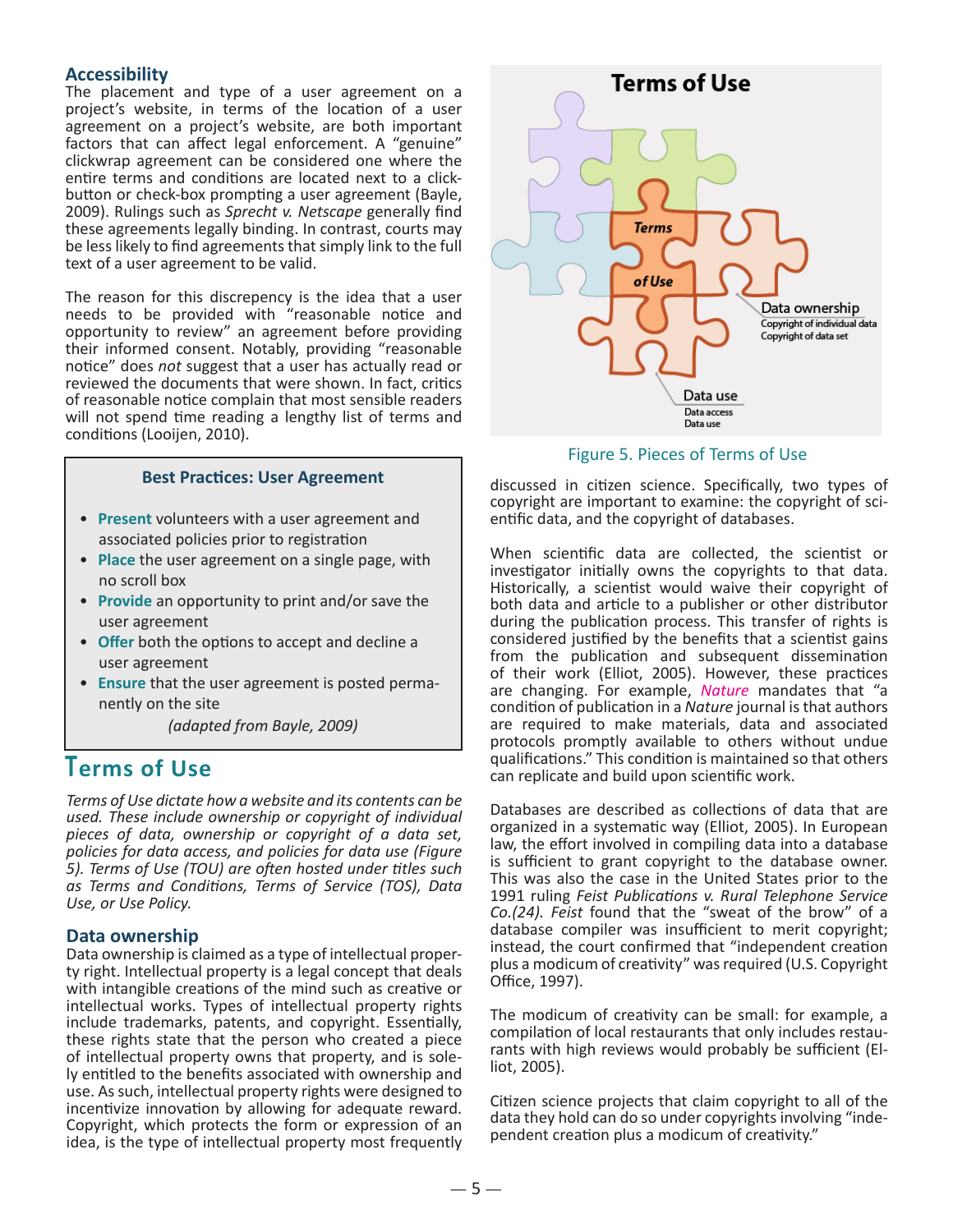[Calflora](http://www.calflora.org/tos.html) is one project that claims copyright of all data:

"Customer acknowledges that the data are proprietary to Calflora and Calflora's licensors, that the data shall remain the exclusive property of Cal flora or its licensors, and that Customer has no rights therein other than as set forth herein. The data are copyrighted by Calflora or its licensors, and all rights are reserved."

Other projects adopt a more nuanced policy. [Zooniverse](https://www.zooniverse.org/privacy?lang=en), for example, leaves copyright of individual *data* to the author or investigator who creates it: "You retain ownership of any contribution you make to the Zooniverse…you may use, distribute or modify your individual contribution in any way you like." However, Zooniverse subsequently retains copyright of the full data set contained in its *database* by adding, "you do not possess ownership of the dataset itself."

Lastly, some projects—especially those that curate the work of others—use their data policy to address unintentional violations of the copyright of other parties. For example, [iNaturalist](http://inaturalist.org/terms.html) includes the following clause:

> "As iNaturalist asks others to respect its intellectual property rights, it respects the intellectual property rights of others. If you believe that material located on or linked to by <iNaturalist.org> violates your copyright, you are encouraged to notify iNaturalist. iNaturalist will respond to all such notices…by removing the infringing material."

### **Data use**

If a project claims copyright of some or part of the data that it gathers, then the project has the right and the re- sponsibility to determine how others can use that data. This involves detailing the conditions for accessing and using the data. Data access can be viewed on a spectrum from very limited to very permissive. Many citizen science projects allow limited access to the data that they gather,

### **Best Practices: Terms of Use**

- **Determine** who holds copyright of data submitted by volunteers
- **Determine** who holds copyright of the aggregate data set
- **Post** the copyright permissions for individual data and the data set in your user agreement and on your policies page
- **Determine** how you want your data to be used
- **Post** explicit permissions for access and reuse including, if applicable, a citation to the data set or a related paper, community attribution, and requirements for co-authorship
- **Include** attribution and license information in downloaded data files

or provide different levels of access based on a user's relationship with the project.

In many cases, projects present data in aggregate form. [Mountain Watch](http://www.outdoors.org/conservation/mountainwatch/index.cfm), for example, shares data primarily through a newsletter emailed to participants. [ReClam the](http://www.reclamthebay.org/) [Bay](http://www.reclamthebay.org/) hosts annual reports containing interpreted data and journals of project activities on their website, but does not offer participants access to original data. In contrast, projects such as [Project Budburst](http://www.budburst.org/) host both spreadsheets of raw data and PDFs of aggregate summary reports on their project website. Still other projects, such as eBird. make their raw data accessible on their own websi[te and](http://ebird.org/maintenance/) in other open access data repositories. It is important to note that projects adopt different policies for a user's ac- cess to the data he/she submits, and for access to an en- tire data set.

The decision to grant access to raw or aggregate data sets is one that each project must make individually. With that said, programs that wish to share their data in var- ious forms must have both the *intent* to share data and the *ability* to. Compiling and interpreting data for annual reports and newsletters takes time, as does adding sufficient metadata to make raw data sets valuable. Techno-logical limitations and organizational constraints can also inhibit data sharing (Sayogo & Pardo, 2012).

As with policies regulating access to data, policies regulating the use of data fall along a spectrum from very limited to very permissive. Some projects do not allow volunteers to use their data except in very specific conditions. Explaining such a policy, [The Great Sunflower](http://www.greatsunflower.org/DataUse) [Projects](http://www.greatsunflower.org/DataUse) writes:

> "Because of the work that goes in to collecting and verifying the data, publication of descriptive or interpretive results derived from the data is the privilege and responsibility of the investigators who collect the data…any researcher making substantial use of these data must communicate with the Great Sunflower Project prior to publication. In most cases, these researchers should anticipate that someone from the Great Sunflower Project would be co-authors of published results."

This final clause, suggesting potential for co-authorship, is shared by many other projects such as [eBird](http://www.avianknowledge.net/content/download).

Duke and Porter offer a good starting point for understanding co-authorship and data reuse (2013). They suggest four criteria for determining whether an offer of co-authorship is reasonable:

- 1. Are the data integral to analysis?
- 2. Are the data novel or unique?
- 3. Is the data provider willing to share authorship?
- 4. Is the provider able to participate?

If all four criteria are satisfied, data providers should be invited as co-authors. If not, it may be more appropriate to cite the data used (assuming that the project permits data use without co-authorship).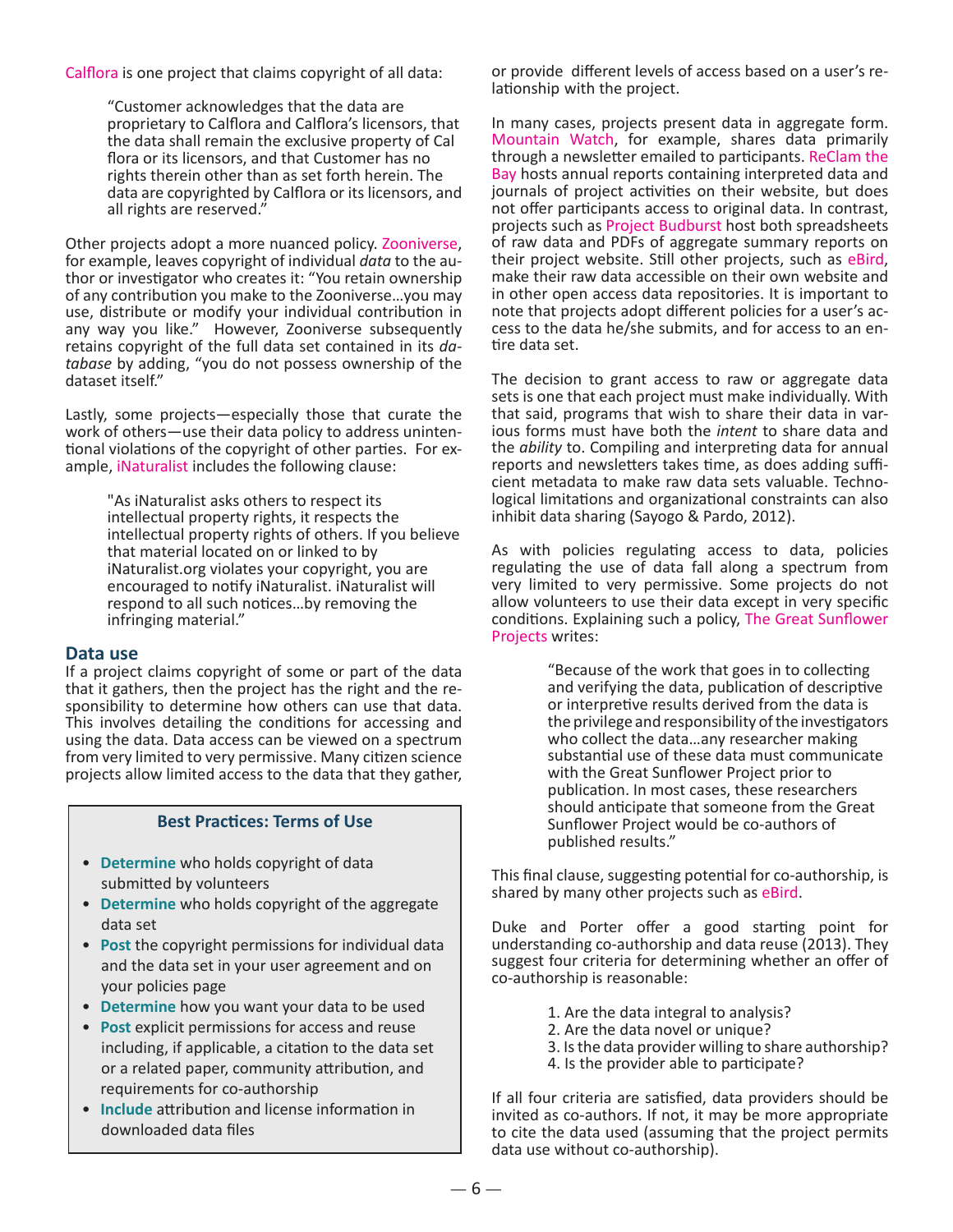Other projects provide unrestricted access, allowing **Legal Policies** anyone to aquire, analyze, interpret, or redistribute their data. For example, [Project Budburst](http://budburst.org/aboutus.php) data "is freely available for anyone to download and use." Projects that allow for such data use typically contain conditions for citation or attribution; Project Budburst notes,

"the data is provided by thousands of observers from across the country. If you use data submitted by Project BudBurst observers for analysis, reports, or presentations, we ask that you link to our Community Attribution page to recognize the efforts of our dedicated volunteers."

Other projects only share raw data after the data are analyzed and interpreted in a scholarly publication (Duke & Porter, 2013).

### **Creative Commons De-mystified**

Creative Commons (CC) was developed as an alternative to traditional forms of copyright. There are two main types of CC licenses: those that reserve some rights, and those that do not reserve any. Six licenses reserve some rights. Of these, the licenses used most frequently by citizen science projects are:

- *Attribution:* others may share and modify your work, even for commercial purposes, but must give you credit
- *Attribution-NonCommercial:* others may modify your work, except for commercial purposes, but must give you credit
- *Attribution-NonCommercial-ShareAlike:* others may modify your work, except for commercial purposes, but must give you credit and must license their work under identical terms

Occasionally, the creator of a piece of copyrighted intellectual property decides that they want to relinquish their rights to the public domain. However, once copyright is granted it can be difficult to legally revoke.

The Creative Commons also offers a *No Rights Reserved (CC0)* license that allows people to waive all interests in their work, placing it "as completely as possible" in the public domain.

Many projects that allow re-use have adopted Creative Commons licenses as a method of clearly explaining their policies. In some cases, a single license applies to all of a project's data; in other cases, different licenses apply to different types of data. For example, [Great Worldwide](http://www.windows2universe.org/citizen_science/starcount/)  [Star Count](http://www.windows2universe.org/citizen_science/starcount/) licenses their data under a general Attribution-ShareAlike license, but licenses their classroom activities and teaching resources under the more specific Attribution-NonCommercial-ShareAlike license. This means that their data can be used for commercial purposes, but their teaching tools cannot.

*Legal policies outline the local laws, state laws, national laws, and other guidelines that govern the interactions between citizen science projects and their volunteers. This document primarily discusses federal regulations of the United States.*



### Figure 6. Pieces of Legal Policy

Some legal policies exist to protect the rights of volunteers who contribute their data. These include policies relating to COPPA, which dictate the conditions where data can be collected from children under 13. Other policies, such as those that limit the liability of different projects, are designed to protect the projects themselves.

As illustrated by Figure 6, there are three main types of legal policies relevant to citizen science. One important type of legal policy outlines compliance with local, state, and national law. A related type of policy is nonlegal policy that addresses compliance with standards such as [The US Department of Health and Human](%20http://www.hhs.gov/ohrp/archive/irb/irb)  [Service's Internal Review Board \(IRB\) guidelines](%20http://www.hhs.gov/ohrp/archive/irb/irb) dictating acceptable conditions for involving human subjects in research. Finally, liability policies explain a project's legal obligations and related disclaimers.

The Children's Online Privacy Protection Act (COPPA), which outlines the conditions for collecting personal data from children under 13, is a crucial legal consideration. Some projects, such as the [Great Worldwide Star Count](http://www.windows2universe.org/privacy_policy.html), explicitly list COPPA compliance: "We ensure that our privacy policy and our information practices adhere to the United States Children's Online Privacy Protection Act, and other applicable data privacy laws." Others, projects, such as the [Encyclopedia of Life \(EOL\)](http://eol.org/info/226), simply note that they do not "knowingly collect personally identifiable information from children under 13." COPPA dictates that a privacy policy must describe "the kinds of personal information collected from children...and how the information is collected" (<http://www.coppa.org/comply.htm>).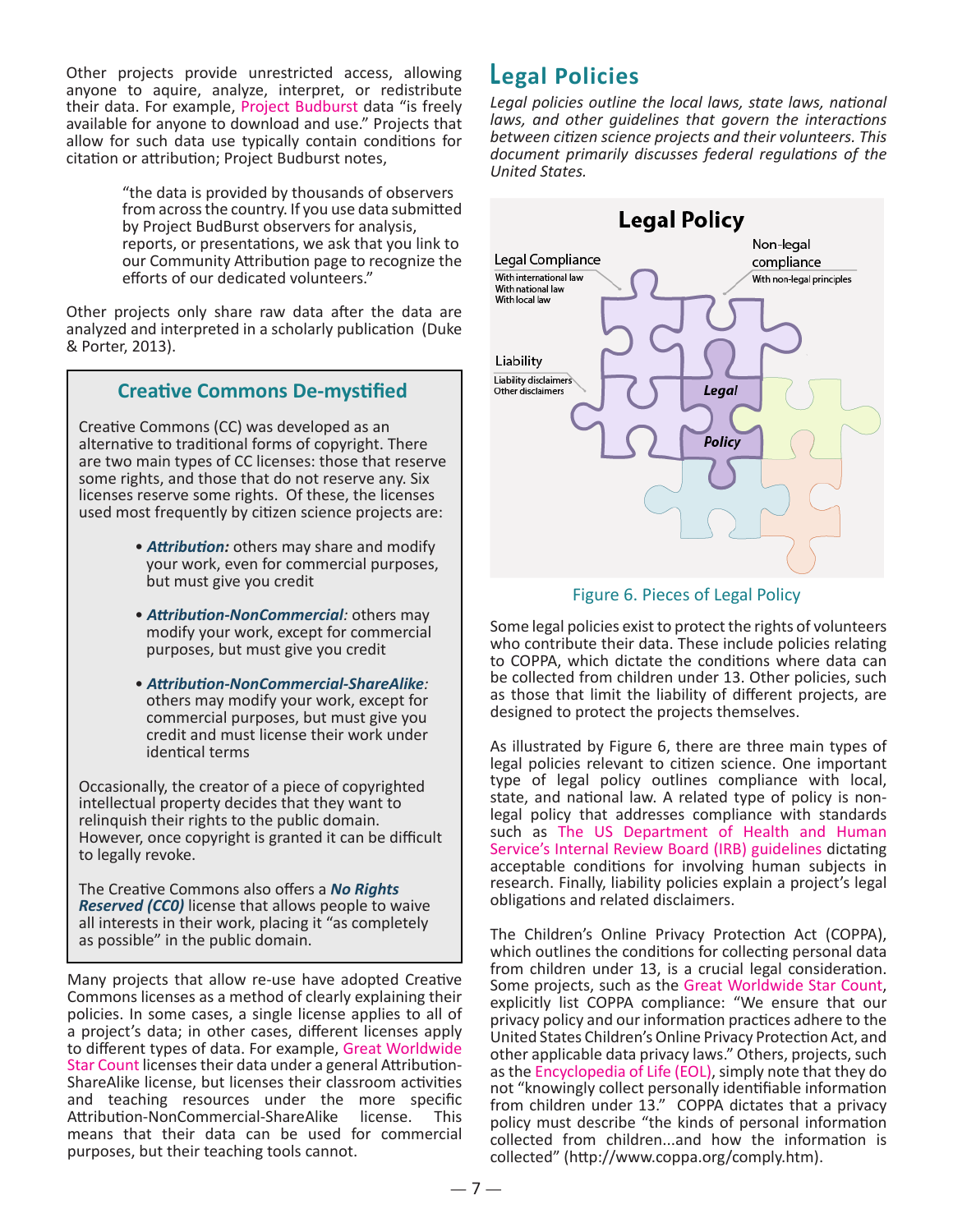| Legal regulations in the United States<br><b>Commercial websites</b><br>that collect personal<br>data from children<br>under 13 | The homepage of a website, and each page where personal information<br>is collected, must link to privacy notice containing:<br>- The types and methods of personal data collection<br>- How personal data are used or shared with other parties                                                 |
|---------------------------------------------------------------------------------------------------------------------------------|--------------------------------------------------------------------------------------------------------------------------------------------------------------------------------------------------------------------------------------------------------------------------------------------------|
|                                                                                                                                 |                                                                                                                                                                                                                                                                                                  |
|                                                                                                                                 | - Contact information of a person responsible for data collection<br>- Parental rights pertaining to minor data collection and use                                                                                                                                                               |
| Entities that use email<br>for marketing purposes                                                                               | Unsolicited marketing emails may be sent if:<br>- An operatable "unsubscribe" button is included in all emails<br>- The address of a publisher or advertiser is present<br>- Message is sent directly from a sender to a known recipient (i.e., ro-<br>bots may not be used)                     |
| Legal regulations outside the United States (example)                                                                           |                                                                                                                                                                                                                                                                                                  |
| Any business with<br>users or customers in<br>the EU                                                                            | Companies in the EU must comply with the E-privacy directive; many<br>companies outside of the EU consider its provisions best<br>practices. Provisions include:<br>- Users must be notified if a website uses cookies<br>- Users must "opt in" to receiving marketing emails                    |
| Non-legal regulations                                                                                                           |                                                                                                                                                                                                                                                                                                  |
| Research with human<br>subjects                                                                                                 | In the United States, the Department of Health and Human Services re-<br>quires IRB approval for research that deals with human subjects, such as:<br>- Conducting surveys, interviews, or observational research with volunteers<br>- Research involving the collection of personal information |
| Research with ver-<br>tebrates and other<br>animals,<br>including field studies                                                 | The IACUC compiles a list of animal research guidelines and policies at<br>different US colleges and universities.<br>The USDA offers guidelines to conducting research with different types<br>of animals, including birds, fish, mammals, reptiles, and amphibians.                            |
|                                                                                                                                 |                                                                                                                                                                                                                                                                                                  |

### Table 1. Legal and other institutional policies relevant to citizen science

Therefore, projects that explicitly state COPPA compliance should also detail their practices.

Controlling the Assault of Non-Solicited Pornography And [Marketing \(CAN-SPAM\) i](http://www.business.ftc.gov/documents/bus61-can-spam-act-compliance-guide-business)s a federal regulation that pertains to marketing through mediums such as email. Essentially, CAN-SPAM dictates that while users do not need to "opt in" to a marketing mailing list, they must be able to "opt out" of one. Citizen science projects like [What's Invasive](http://www.whatsinvasive.org/consent.html) demonstrate CAN-SPAM compliance with language like "if you do not wish to be contacted using your email address, please contact us and we will remove it."

[The Directive on Privacy and Electronic Communications](http://eur-lex.europa.eu/LexUriServ/LexUriServ.do%3Furi%3DCELEX:32002L0058:en:NOT)  [\(E-Privacy Directive\)](http://eur-lex.europa.eu/LexUriServ/LexUriServ.do%3Furi%3DCELEX:32002L0058:en:NOT) regulates involuntary data collection (such as data collected through the use of cookies) by companies based in European Union member states. Some provisions of the E-Privacy Directive—such as the requirement that users should opt in to marketing email lists, rather than opting out—run contrary to the provisions outlined in CAN-SPAM. Companies based in the United States that might collect data from EU citizens

would be wise to follow these stricter regulations. See Table 1 for a summary of the three guidelines mentioned above, and links to full text documents.

Citizen science projects that are operated by federal agencies may be subject to additional guidelines. For example, [The U.S. Privacy Act of 1974](http://www.archives.gov/about/laws/privacy-act-1974.html) outlines the rights that individuals have regarding personal information collected about them. The Paperwork Reduction Act imposes limitations on who may volunteer for a citizen science project, and outlines the procedures that must be completed prior to the acceptance of new volunteers. Projects run by federal agencies may wish to review the Terms of Use for [Nature's Notebook,](https://www.usanpn.org/terms) a federally-funded phenology project with a particularly comprehensive policy that demonstrates compliance with relevant legal policies.

Finally, when writing data policies citizen science projects need to consider relevant state and local law. For example, the [Sherman Creek Watershed Monitoring Program](http://www.scistarter.com/project/114-Shermans%2520Creek%2520Watershed%2520Monitoring%2520Program%2520) reminds volunteers that they must obtain both a fishing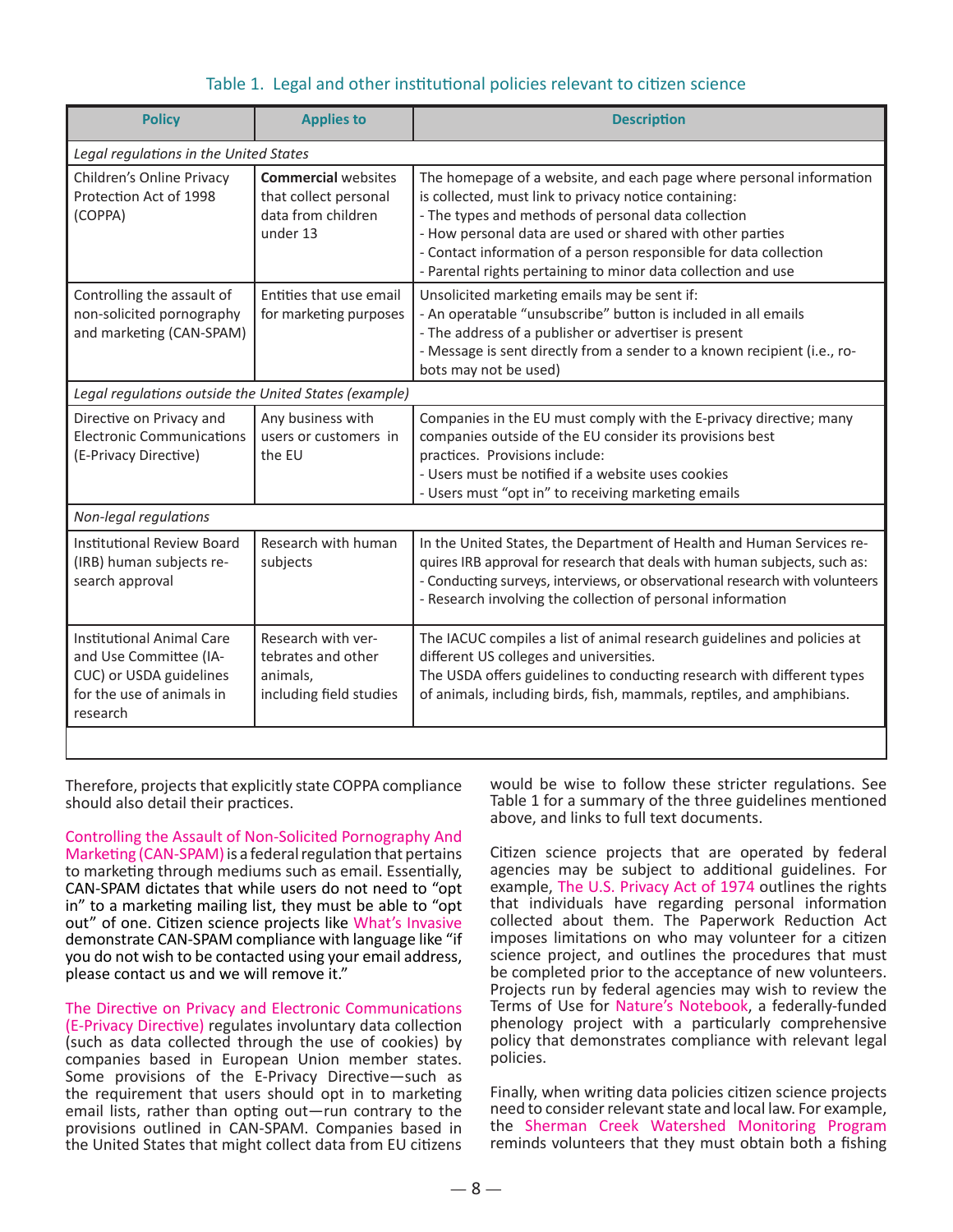license and a collector's permit to legally collect macroinvertebrates in Pennsylvania. If the Sherman Creek Watershed Monitoring Program did not include this information in their data policy, a volunteer who collected macroinvertebrates without obtaining the required permissions- and fell into legal trouble as a result- could try to hold the program liable.

### **Non-Legal Compliance**

In order to conduct research on human subjects, many projects (including all that are supported directly or indirectly by the Department of Health and Human Services) must gain the approval of an [Institutional Review Board](http://www.hhs.gov/ohrp/archive/irb/irb_guidebook.htm)  [\(IRB\).](http://www.hhs.gov/ohrp/archive/irb/irb_guidebook.htm) "Research on human subjects" is broadly defined, and depending on circumstances may include research methods such as surveys, interviews, and gathering observational data. Therefore, projects such as the [Appa](http://www.outdoors.org/about/privacy-policy.cfm)[lachian Mountain Club](http://www.outdoors.org/about/privacy-policy.cfm) that "may occasionally conduct user surveys to better target our content to our audience" could be subject to IRB guidelines.

To many, the term "research conducted with animal sub- jects" connotes controlled laboratory studies. However, in reality it can also refer to field studies involving birds, fish, mammals, reptiles, and amphibians. Regulations for conducting research with human and non-human animal subjects are summarized at the bottom of Table 1.

Some projects receive money in the form of grants from<br>federal institutions such as the National Science Founda[tion \(NSF\)](http://www.nsf.gov), the [National Institute of Health \(NIH\),](http://www.nih.gov) or the National Oceanic and Atmospheric Association (NOAA). Such projects may be required to adhere to the legal or ethical requirements of these agencies, which often require more complex plans for data management and sharing. These agencies may also require award recipients to complete IRB training. Links to NSF, NIH, and NOAA guidelines are included in the "Other Resources" section of this primer.

Similarly, projects that are funded by research universities must adhere to university guidelines. Project directors should ensure that their data policies comply with the guidelines stipulated by various sources of funding.

### **Liability**

Liability is a term that refers to legal responsibility. Tort Liability, which occurs when the actions of one group cause injury to another, is the type of liability most closely connected with citizen science and other projects that rely on the efforts of volunteers (Robson, 2012).

Liability becomes important when a project's participa- tion activities harm a person in some way and that person files a legal complaint in response. In the absence of lia- bility disclaimers, projects are vulnerable to being found guilty of harm. However, the simple act of posting a liability disclaimer does not always fully protect a project.

A researcher studying liability disclaimers in sports and recreation suggests that in order for a waiver to be valid,

four conditions must be met (Cotten & Cotten, 1997):

- 1. A waiver must contain clear and unambiguous language,
- 2. A waiver must not violate public policy (for example, no waiver will protect a service provider from gross negligence),
- 3. A user must contractually agree to the condtions of a waiver,
- 4. A user must be able to contract (for example, they must be of legal age)

Liability complaints are usually heard in state courts. A review of over 900 cases concluded that courts in some states are more likely to enforce liability waivers than courts in other states. Projects might consider using the four conditions described above as a starting point for dealing with liability and then consult a legal professional. In certain conditions other documents (such as informed consent forms) may offer better protection against litigation (Cotten & Cotten, 1997).

In related research, three models of crowdsourcing pose different legal concerns: the unpaid volunteer model, the contest model, and the cognitive-piecework employment model (Frankrone, 2013). The vast majority of citizen science projects follow the unpaid volunteer model, where volunteers share data, advice, or otherwise contribute to an organization in the absence of extrinsic reward. Historically, courts are *least likely* to hold crowdsourcing projects liable for content generated through the unpaid volunteer model.

With that said, certain conditions *increase* the likelihood that a project will be held liable for the content they post. Projects may be more liable for *content that is actively solicited* (Frankrone, 2013). For example, if a citizen science project sends its top users an email commending them for

### **Best Practices: Legal Policy**

- **Determine** the relevant legal and non-legal guide lines for your project
- **Indicate** compliance with relevant legal and non legal guidelines in your data policy
- **Include** a general liability disclaimer along with project-specific disclaimers on your website
- **Consider** purchasing liability insurance that protects board members, employees, and volunteers
- **Generate** general calls for participation instead of soliciting specific types of data
- **Review** as much content as possible before inter preting and distributing aggregated findings
- **Explain** any review processes, including practical limitations
- **Distribute** data documentation that includes legal policies with data files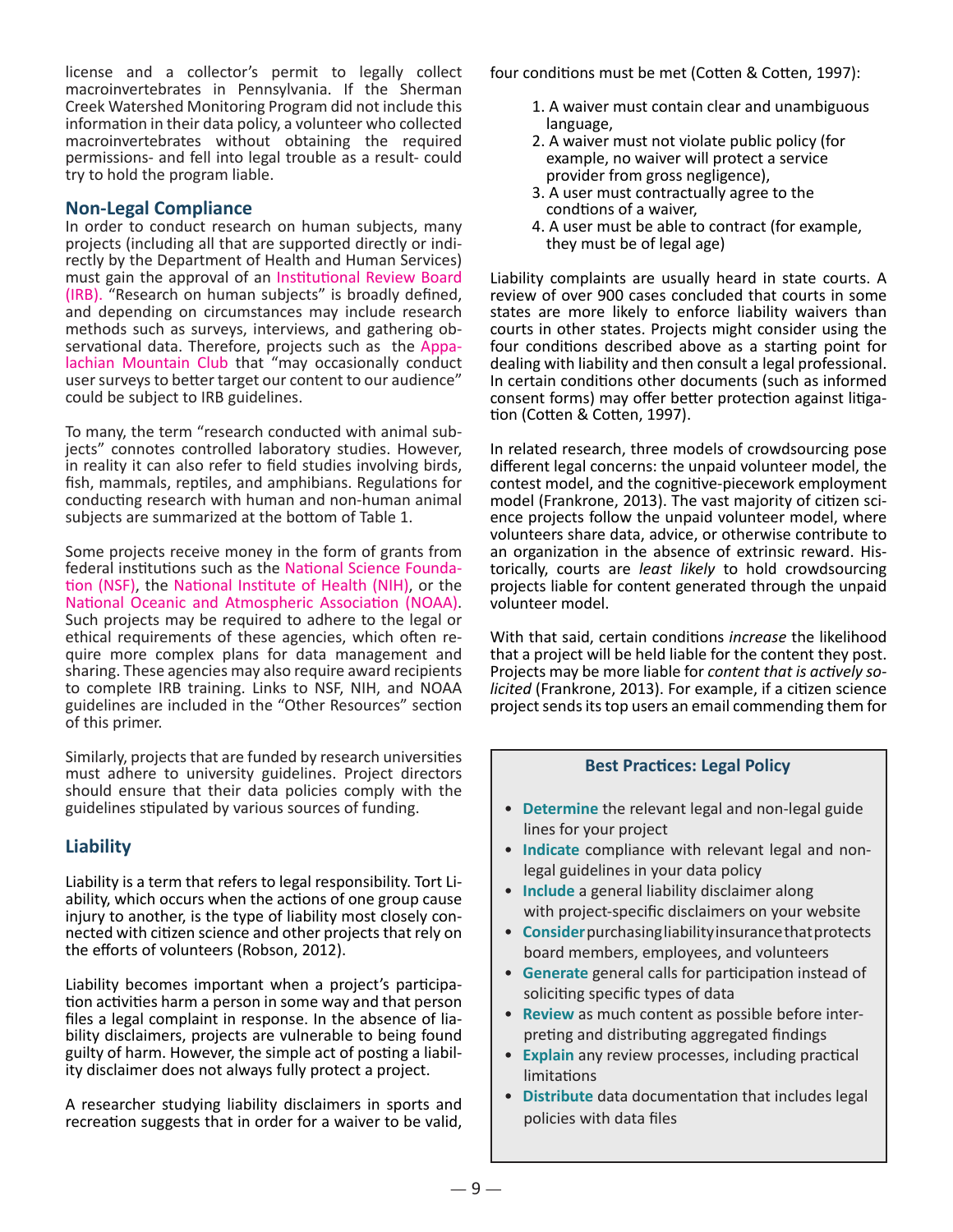their contributions and asking for more data, they may be held liable for the content that they receive as a result. Projects that ask for a specific type of data may be simi- larly liable for what they receive.

Projects can also be held liable for content that is re-distributed. In other words, if a website simply posts the raw data gathered by volunteers, they are acting as a distributor of the data. However, if they aggregate the data gathered by volunteers into an annual report and redistribute it to a broader audience (e.g., by hosting it on their website), or interpret the data in any way, they might be considered a primary publisher or original author, both of which are vulnerable to increased liability (Fitt, 2011). Projects may also be held responsible for content that is reviewed by members of a project team, including comments submitted by users in moderated discussion forums.

Some courts do recognize that holding websites liable for reviewed content would have a negative effect on quality control (Frankrone, 2013). Whether reviewing all content contributed by volunteers is feasible is also an important consideration. Keeping records of decisions related to content review may be useful for this (and other) reasons.

Lastly, citizen science projects may be held liable for harm caused by volunteers. [The Volunteer Privacy Protection](http://www.mke-skywarn.org/vpa.htm)  [Act of 1997 \(VPA\) p](http://www.mke-skywarn.org/vpa.htm)rotects volunteers from liability in the case that they carelessly injure another individual in the course of helping a nonprofit by transferring liability to the nonprofit organization. In other words, an injured party could sue a project but not a volunteer. Liability insurance can be purchased to protect against lawsuits filed against board members, employees, and/or volunteers. However, insured projects may be more likely to be sued than non-insured projects (Robson, 2013)

Citizen science projects address liability in a number of ways. Many projects explicitly state that they are not li- able for negative results that arise from using their data. [Calflora](http://www.calflora.org/tos.html), for example, "shall not be liable for any loss or damage, including lost profits, loss of use, or incidental, consequential or exemplary damages, caused to any personel resulting from information contained therein." [CoCoRaHs](http://www.cocorahs.org/Content.aspx?page=datausagepolicy) adds that it cannot be considered liable for "missing data or misinterpretation." These and similar disclaimers of content liability are very general, and are included in the data policies of most websites within and outside of the citizen science domain.

Many legal companies, findable through a simple search, offer general liability disclaimers that are free to use with attribution. These can provide a good starting point for generating a liability policy, although some projects may wish to include more specific disclaimers. For example, [IceWatch USA](http://www.blairconservationdistrict.org/documents/Nature%20Abounds%20-%20Volunteer%20Application.pdf) (which asks volunteers to observe poten tially hazardous glaciers) holds volunteers liable for "risks and dangers too numerous to describe" incurred during the process of data collection.

Many organizations offer information on liability as "risk management." The [Nonprofit Resource Center](http://www.nprcenter.org/resource/waivers-and-hold-harmless-clauses) offers risk

management tools such as waivers, hold harmless clauses, and a sample volunteer release form.

# **Privacy Policies**

*Privacy policies (Figure 7) describe how a project gathers, discloses, and manages user and volunteer data including the use of data gathered by cookies and web logs, personal data gathered during registration, and observational data contributed by a volunteer.* 



### Figure 7. Pieces of Privacy Policy

Privacy policies should be included in a link at the bottom of a home page and all pages where volunteers submit data (Beesley, 2012).

### **Usage Data**

Most websites, by default, gather data about users through cookies and log files. These types of data include service provider, operating system, browser, IP address, date and time of use, and pages visited. Despite the fact that these are standard practices, many citizen science projects include information about cookies and log files on a "Privacy policy" page. As [eBird](http://ebird.org/content/ebird/about/privacy/) explains,

"Cookies are pieces of data that we store on your computer to tie your information to the eBird program. Cookies allow you to store your login information, so that you will not be required to log in each time you visit the eBird web site. Internet browsers allow you to determine whether or not to accept cookies (check under the preferences or options in the browser menu)."

Including such information adheres to legal regulations such as those discussed in Table 1, builds user trust, and is a best practice in data policies (Beesley, 2012). For ex-ample, the [Appalachian Mountain Club \(AMC\)](http://www.outdoors.org/about/privacy-policy.cfm) explains,

> "The AMC creates aggregate reports on user demographics and traffic patterns for advertisers,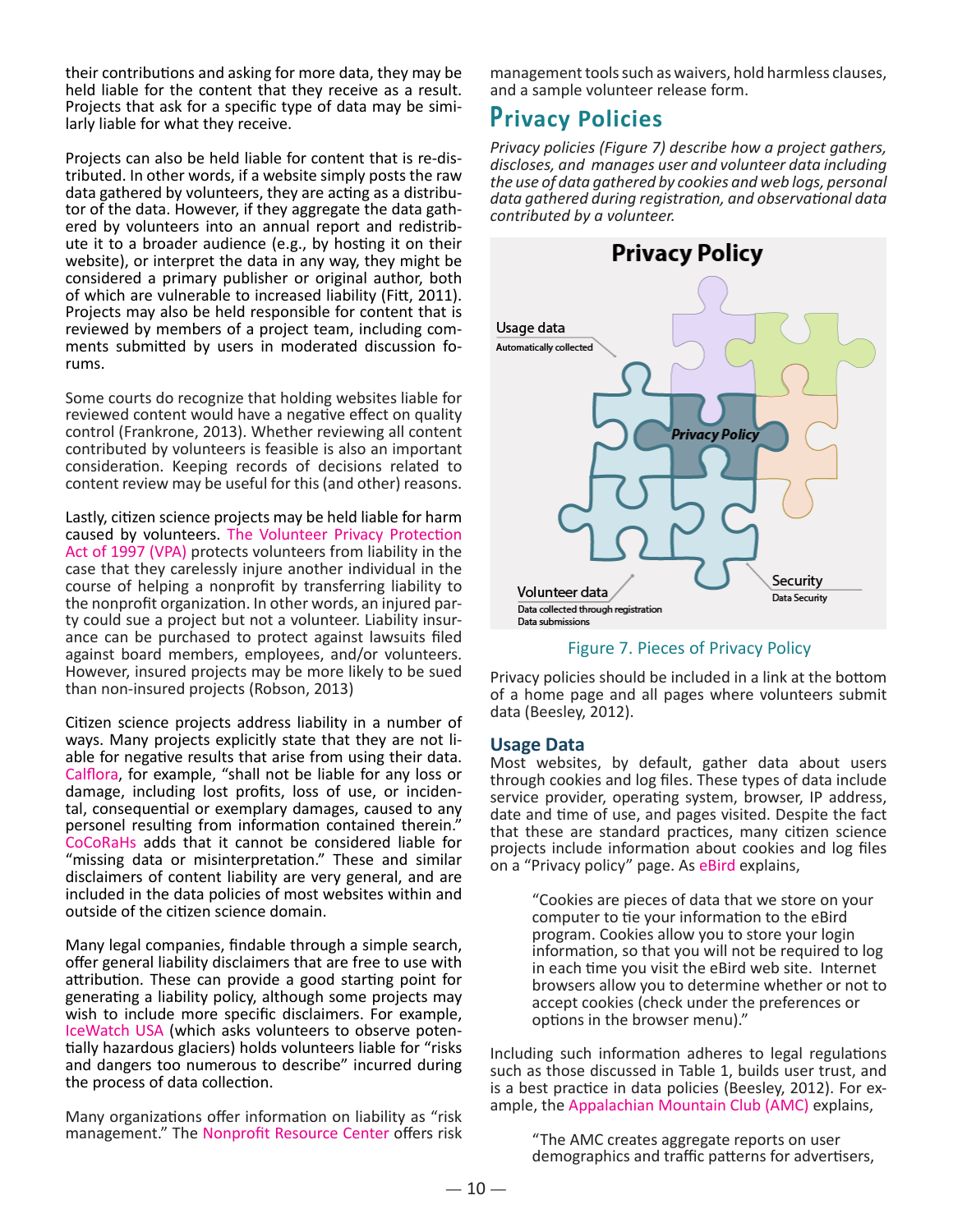sponsors and partners. This allows our advertisers to advertise more effectively, and allows our users to receive advertisements that are pertinent to their needs."

Note that data policies should also explain the rationale for gathering and conditions on sharing usage information.

### **Volunteer Data**

In contrast to usage data, which are gathered automatically from every website visitor, additional data about volunteers is collected when they provide it during a registration process. This data can include, for example, the full name of a volunteer, a username, an email address, a physical mailing address, and demographics (if such data could lead to the location or identification of an individual, it is often referred to as personally identifiable information, or PII). Additional data are collected from volunteers who upload observations or contribute data. These types of data include latitude and longitude coordinates, date and time of observation, observational data, and photographs, which may also embed information about camera or smartphone model, software, and other details.

While privacy policies are not required by law, the Federal Trade Commission (FTC) prohibits deceptive privacy policies, including those that collect data or share data in ways that they do not explicitly mention (Beesley, 2012). As noted in the section on legal policy, legal regulations such as COPPA also dicate the types of data that can be collected from children under 13. Two other types of data merit special consideration: email addresses, and location-based data.

### **Best Practices: Privacy Policy**

- **Ensure** that you comply with COPPA if your users could potentially include children under 13
- **Ensure** that you comply with CAN-SPAM if you collect email addresses from volunteers
- **Include** a link to your privacy policy at the bottom of your home page, and each page that collects data
- **Explain** your use of cookies
- **Detail** your use of volunteers' email addresses
- **Detail** your use of any location-based data that you collect; consider allowing volunteers to desig nate some locations or observations as "private" or otherwise hidden from public view
- **Include** information on data security

### *Managing volunteer email addresses*

Few things annoy volunteers as much as receiving unwanted emails, whether from projects, from related organizations, or from advertisers. Additionally, CAN-SPAM requires that users are able to opt out of receiving emails at any given time (Table 1). Many citizen science projects include information about opting out of emails both in the footer of each email and on a general data

policy page. For example, [The Great Sunflower Project](http://www.greatsunflower.org/) writes, "Other people who are signed up can email you from within the website. If you don't want them to do that, you can go to My account, click the edit tab and then uncheck the personal contact form."

### *Dealing with sensitive location-based data*

Location-based data are extremely sensitive and, understandably, volunteers can be hesitant to share them. At a minimum, privacy policies should detail the measures taken to protect location-based data, including listing the parties that have access to this data. For example, [What's](http://www.whatsinvasive.org/consent.html)  [Invasive](http://www.whatsinvasive.org/consent.html) includes the following clause in their data policy:

> "When you use What's Invasive!, location information stored by your cellular phone or entered on the website will be transmitted to a secure database. The data collected will be used to generate information about the location and identity of invasive species…researchers will only access the location data to ensure the proper functioning of What's Invasive! and to test the functionality of our software and hardware. We will not analyze your location data to make interpretations about your behaviors without contacting you for permission first, nor will we share this data with others."

[iNaturalist](http://www.inaturalist.org/pages/help) takes an even stricter approach. When volunteers add observations to iNaturalist, they are asked to include the location where the observation was made. For each specific observation, iNaturalist allows users to designate the location as open, obscured, or private:

> "• **Open**: Everyone can see the coordinates unless the taxon is threatened.

**•Obscured**: Public coordinates shown as a random point within 10km of the true coordinates. True coordinates are only visible to you and the curators of projects to which you add the observation.

**•Private**: Coordinates completely hidden from public maps, true coordinates only visible to you and the curators of projects to which you add the observation."

### **Security**

Many websites include general assurances of security and specific practices for ensuring security. [Great Worldwide](http://www.windows2universe.org/privacy_policy.html)  [Star Count](http://www.windows2universe.org/privacy_policy.html) writes:

> "The security of your personal information is very important. We have put in place appropriate physical, electronic, and managerial procedures to safeguard and help prevent unauthorized access, maintain data security, and use the information we collect online appropriately. When you submit sensitive information, such as your credit card number, we encrypt that information using secure socket layer technology."

Many projects also hold volunteers responsible for taking basic measures to protect their security.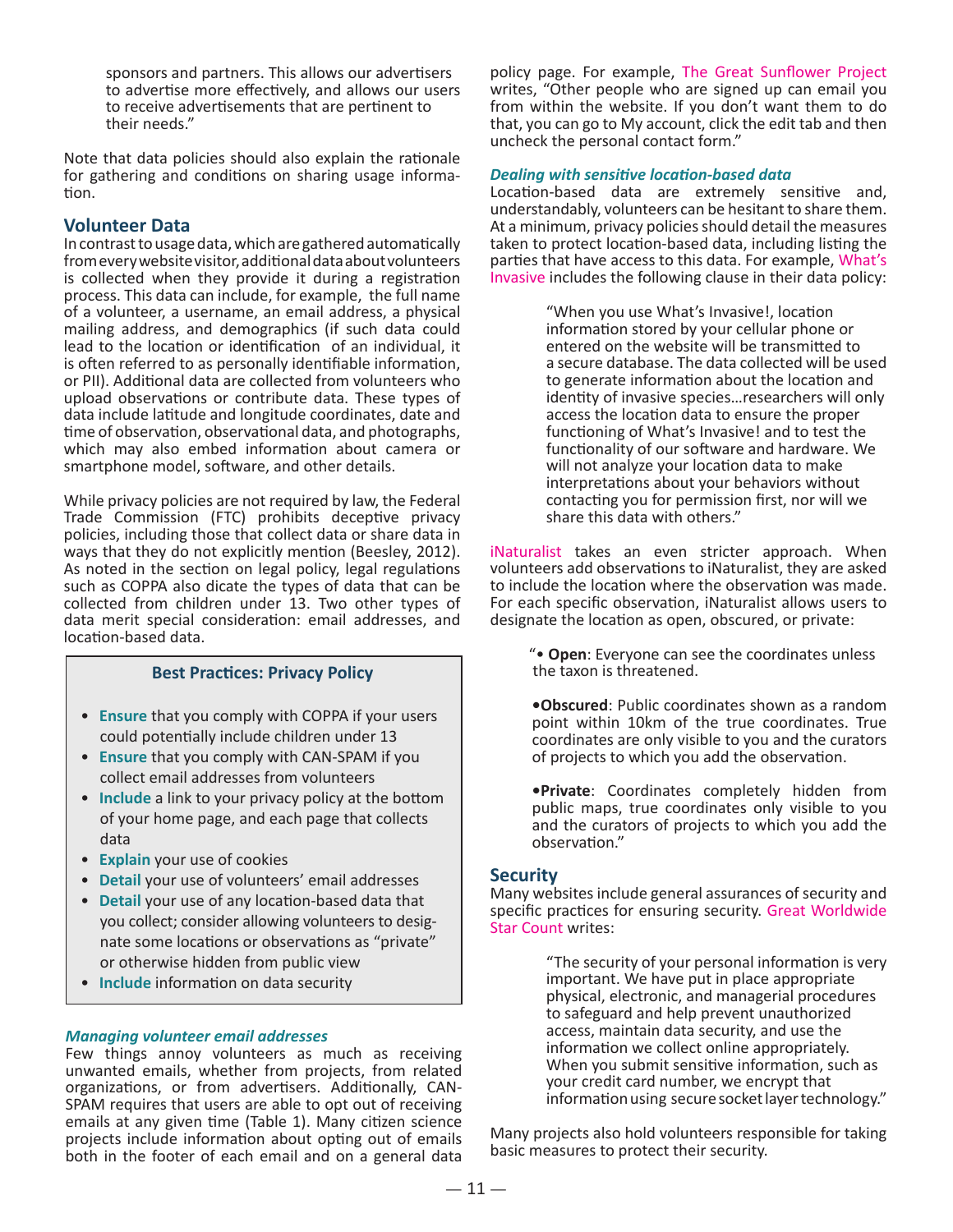As [The Encyclopedia of Life \(EOL](http://eol.org/info/226)) states, "Unfortunately, no website can fully eliminate security risks. You are responsible for maintaining the secrecy of your registration and password information."

# **Summary**

**Acknowledgments**<br>This introduction to data policies is intended to benefit **Acknowledgments** the organizers of different citizen science projects as they plan, structure, implement, and evaluate their projects. Because data policies detail the rights and responsibilities of both projects and volunteers, the participants of citizen science projects may also find this information useful.

Data policies are complex, and using the metaphor of a puzzle presents different types of policy in smaller sections that are easier to understand. This guide breaks down data policies into four different types of policies: user agreement, terms of use, legal policies, and privacy policies.

It's important to note that no portion of the data policy puzzle exists in isolation. For example, some researchers who study legal policy argue that clickwrap agreements are necessary to make liability waivers valid (Cotten & Cotten, 1997). And, by accepting a carefully written user agreement, a volunteer agrees to abide by a project's privacy policies, legal policies, and terms of use.

We recommend that projects seek legal council to ensure that their policies include all the information necessary to protect both projects and volunteers. [The Foundation](http://foundationcenter.org/getstarted/faqs/html/probono.html)  [Center,](http://foundationcenter.org/getstarted/faqs/html/probono.html) an organization designed to support philanthropy,

provides an excellent curated list of legal organizaitons that specialize in nonprofit law and offer pro-bono legal assistance. As this primer mainly focuses on legal policies within the United States, seeking council is especially important for projects with an international scope.

The development of this publication was supported by DataONE and NSF Grant #OCI-0830944. The authors thank Paul Allen, Theresa Crimmins, Kevin Crowston, Kelly Lotts, Jennifer Preece, Alyssa Rosemartin, and Lea Shanley for editorial feedback. This publication is designed as a companion piece to the DataONE Data Management Guide for Public Participation in Scientific Research (Wiggins et al., 2013).

The guide should be cited as follows:

Bowser, A., Wiggins, A. & Stevenson, R. (2013). Data policies for Public Participation in Scientific Research: A primer. DataONE: Albuquerque, NM.



# **Other Resources**

- The Children's Online Privacy Act (COPPA). [http://www.coppa.org/](http://www.coppa.org)
- Controlling the Assault of Non-Solicited Pornography And Marketing (CAN-SPAM): [http://www.business.ftc.gov/documents/](http://www.business.ftc.gov/documents/bus61) [bus61-](http://www.business.ftc.gov/documents/bus61)can-spam-act-compliance-guide-business
- Creative Commons "Choose a License" tool. [http://creativecommons.org/](http://creativecommons.org)choose
- The Directive on Privacy and Electronic Communications (E-Privacy Directive):<http://eur-lex.europa.eu/LexUriServ>/ [LexUriServ.do?](LexUriServ.do)uri=CELEX:32002L0058:en:NOT
- The Foundation Center's list of organizations specializing in nonprofit law: <http://foundationcenter.org/getstarted/faqs/html>/ <probono.html>
- Institutional Animal Care and Use Committee (IACUC): [http://www.iacuc.](http://www.iacuc)org/<aboutus.htm>
- National Institute of Health (NIH) Data Sharing Policy and Implementation Guidelines: [http://grants.nih.gov/grants/policy/](http://grants.nih.gov/grants/policy/data_) [data\\_](http://grants.nih.gov/grants/policy/data_)sharing/[data\\_sharing\\_guidance.htm](data_sharing_guidance.htm)
- National Oceanic and Atmospheric Administration (NOAA) Data Management Planning Procedural Directive: [https://www.](https://www.nosc.noaa) [nosc.noaa](https://www.nosc.noaa).gov/EDMC[/PD.DMP.php](PD.DMP.php)
- National Science Foundation (NSF) Data Management Plan Requirements:<http://www.nsf.gov/eng/general/dmp.jsp>
- Nature Policies: Availability of data and materials:<http://www.nature.com/authors/policies/availability.html>
- Nonprofit Resource Center Risk Management Tools: <http://www.nprcenter.org/resource/waivers>-and-hold-harmless-clauses
- Privacy Policy Generators: A list curated by The Future of PrivacyForum<http://www.applicationprivacy.org/do-tools/privacy>policy-generator/
- Project Open Data: [http://project-open-data.github.io/](http://project-open-data.github.io)
- US Department of Agriculture guidelines for research with animals:<http://awic.nal.usda.gov/research-animals/wildlife>-fieldstudies
- US Department of Health and Human Services (HHS) IRB Guidebook: [http://www.hhs.gov/ohrp/archive/irb/irb\\_guidebook.](http://www.hhs.gov/ohrp/archive/irb/irb_guidebook.htm) [htm](http://www.hhs.gov/ohrp/archive/irb/irb_guidebook.htm)
- US Privacy Act of 1974: [http://www.archives.gov/about/laws/privacy-](http://www.archives.gov/about/laws/privacy)<act-1974.html>
- US Volunteer Protection Act of 1997 (VPA): <http://www.mke-skywarn.org/vpa.htm>